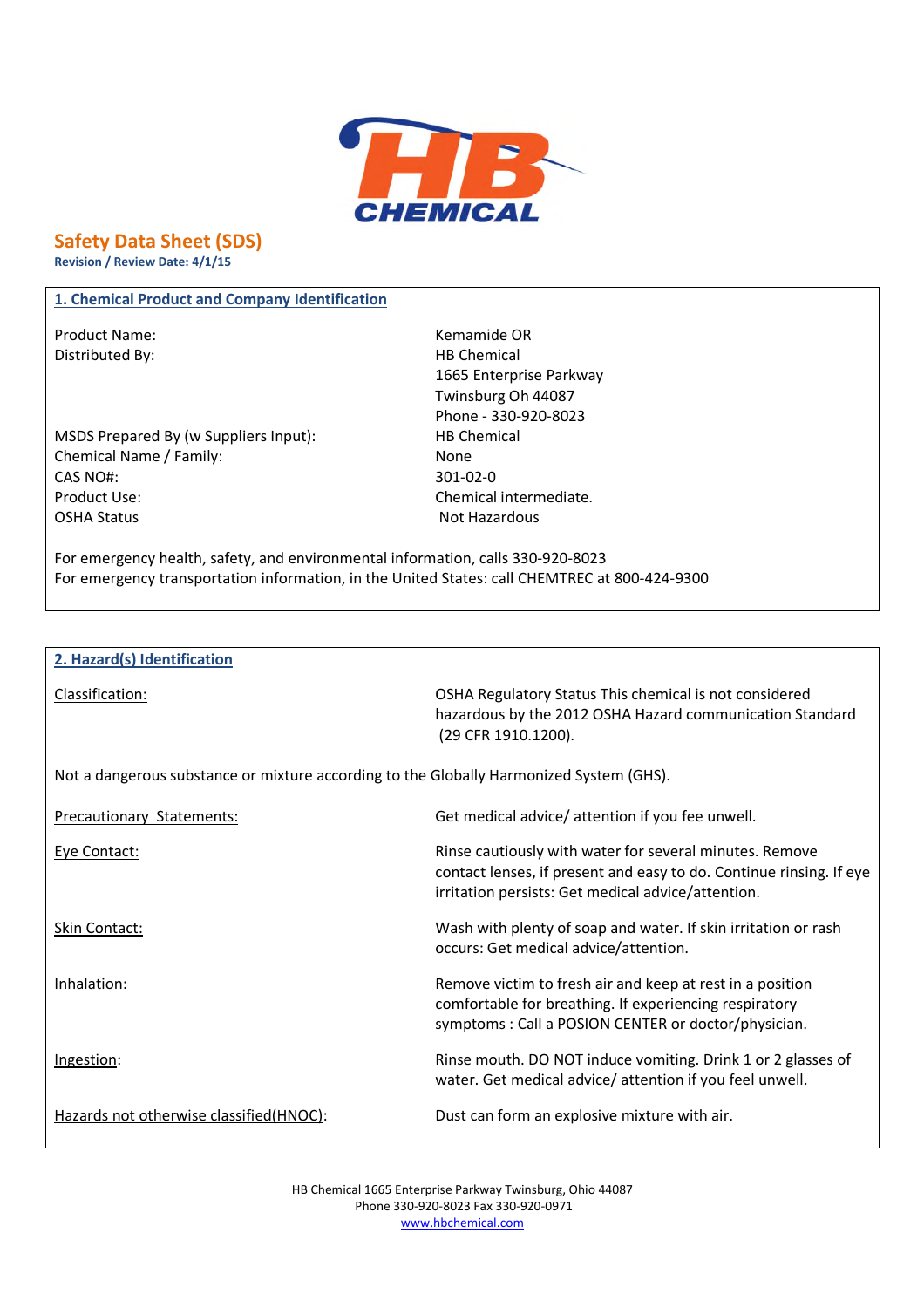Other Information: Unknown acute Toxicity 0% of the mixture consists of ingredient of unknown toxicity.

| 3. Composition / Information on Ingredients                                                                                                                                                                                   |                |         |              |  |  |
|-------------------------------------------------------------------------------------------------------------------------------------------------------------------------------------------------------------------------------|----------------|---------|--------------|--|--|
| Chemical Family:                                                                                                                                                                                                              |                | Amide   |              |  |  |
| <b>Chemical Name</b>                                                                                                                                                                                                          | CAS No         | Weight% | Trade Secret |  |  |
| 9-Octadecenamide, (Z)                                                                                                                                                                                                         | $301 - 02 - 0$ | 100     | $\ast$       |  |  |
| The exact percentage (concentration) of composition has been withheld as a trade secret. If CAS number is<br>"proprietary", the specific chemical identity and percentage of composition has been withheld as a trade secret. |                |         |              |  |  |

| <b>4. First Aid Measures</b>                                               |                                                                                                                            |  |  |
|----------------------------------------------------------------------------|----------------------------------------------------------------------------------------------------------------------------|--|--|
| Eye contact:                                                               | Rinse thoroughly with plenty of water, also under the eyelids. If<br>eye irritation persists get medical advice/attention. |  |  |
| Skin Contact:                                                              | Wash skin with soap and water. (Get medical attention<br>immediately if symptoms occur.)                                   |  |  |
| Inhalation:                                                                | Remove to fresh air. (Get medical attention immediately if<br>symptoms occur.)                                             |  |  |
| Ingestion:                                                                 | Clean mouth with water and drink afterwards plenty of water.<br>(Get medical attention immediately if symptoms occur.)     |  |  |
| Most important symptoms and effects, both acute and delayed                |                                                                                                                            |  |  |
| Symptoms:                                                                  | No information available.                                                                                                  |  |  |
| Indication of any immediate medical attention and special treatment needed |                                                                                                                            |  |  |
| Note to physicians:                                                        | Treat symptomatically.                                                                                                     |  |  |

| <b>5. Fire-Fighting Measures</b>            |                                                                                                                                                                                          |
|---------------------------------------------|------------------------------------------------------------------------------------------------------------------------------------------------------------------------------------------|
| Suitable Extinguishing Media:               | Use extinguishing measures that are appropriate to local<br>circumstances and the surrounding environment.                                                                               |
| Unsuitable extinguishing Media:             | Do not use a solid water stream as it may scatter and spread<br>fire.                                                                                                                    |
| Specific hazards arising from the Chemical: | Avoid creating dust. Thermal decomposition can lead to release<br>of irritating and toxic gases and vapors. Do not allow run off<br>from fire-fighting to enter drains or water courses. |
| Special Fire Fighting Procedures:           | As in any fire, wear self-contained breathing apparatus<br>pressure-demand, MSHA/NIOSH (approved or equivalent) and<br>full protective gear.                                             |

HB Chemical 1665 Enterprise Parkway Twinsburg, Ohio 44087 Phone 330-920-8023 Fax 330-920-0971 www.hbchemical.com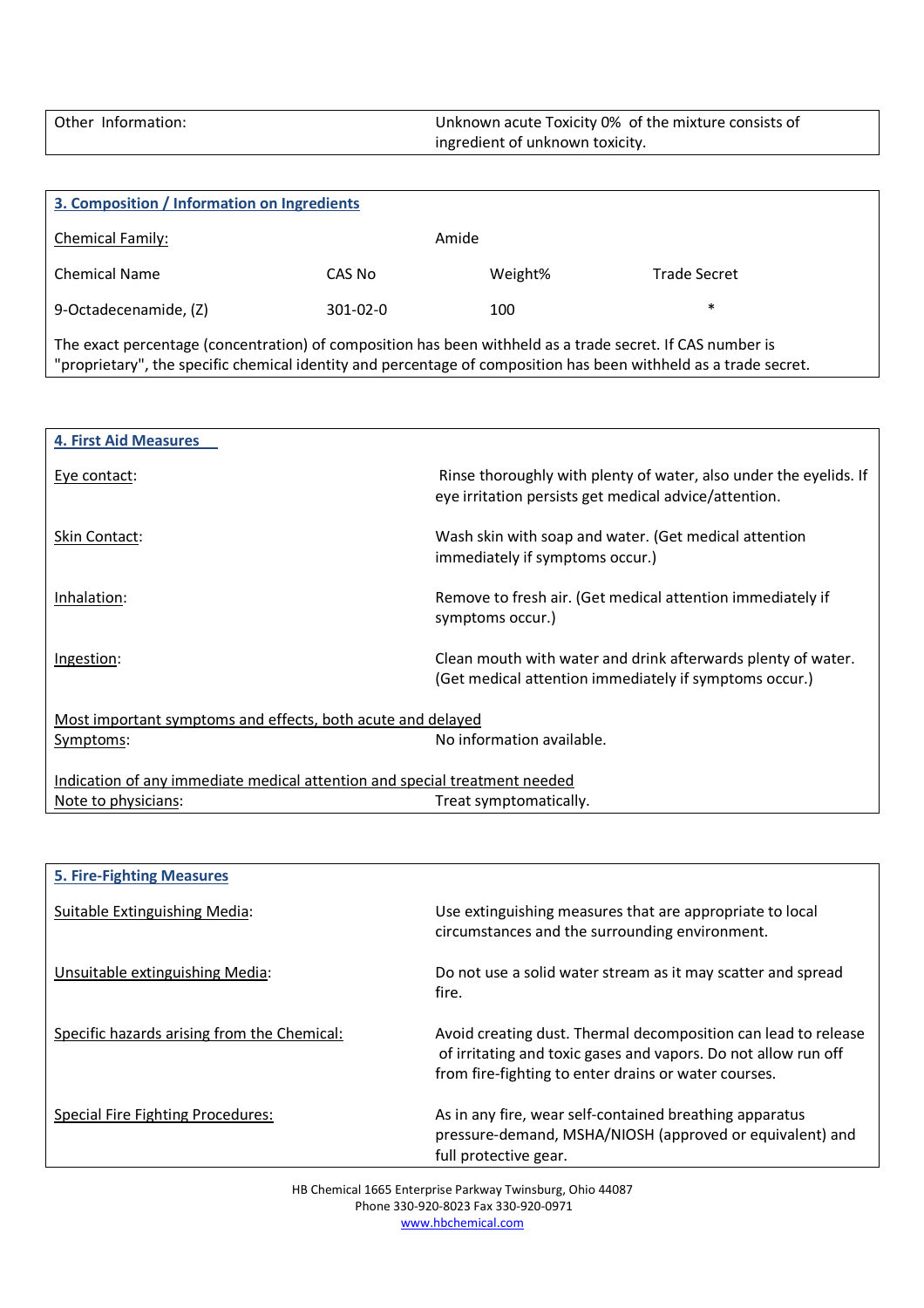Hazardous Combustion Products: Carbon monoxide. Carbon dioxide(CO2), Nitrogen Oxides (NOx).

Explosion data: Sensitivity to Mechanical Impact & Static Discharge: None.

| <b>6. Accidental Release Measures</b>    |                                                                                                                                                                                                                                                                                                                                               |
|------------------------------------------|-----------------------------------------------------------------------------------------------------------------------------------------------------------------------------------------------------------------------------------------------------------------------------------------------------------------------------------------------|
| Personal precautions:                    | Ensure adequate ventilation, especially in confined areas. Avoid<br>creating dust. Dust can form an explosive mixture with air.                                                                                                                                                                                                               |
| Environmental precautions:               | See Section 12 for additional ecological information. The<br>product is insoluble and floats on water. Prevent further<br>leakage or spillage if safe to do so. Do not allow into any sewer,<br>on the ground or into any body of water. Prevent product from<br>entering drains.                                                             |
| Methods and material for containment and |                                                                                                                                                                                                                                                                                                                                               |
| Cleaning up:                             | Use personal protective equipment as required. Take up<br>mechanically, placing in appropriate containers for disposal.<br>Clean contaminated surface thoroughly. Cover powder spill with<br>plastic sheet or tarp to minimize spreading and keep powder<br>dry. Avoid creating dust. Pick up and transfer to properly<br>labeled containers. |

| 7. Handling and Storage:             |                                                                             |
|--------------------------------------|-----------------------------------------------------------------------------|
| Precautions to be taken in handling: | Handle in accordance with good industrial hygiene and safety<br>practice.   |
| Storage:                             | Keep containers tightly closed in a dry, cool and well-ventilated<br>place. |
| Incompatible Materials:              | None know based on information supplied.                                    |

## **8. Exposure Controls / Personal Protection**

| <b>Chemical Name</b>                    | <b>ACGIH TLV</b>                                     | <b>OSHA PEL</b>                                                                  | <b>NIOSH IDLH</b>                                                                                                            | <b>PMC OEL</b>                                        |
|-----------------------------------------|------------------------------------------------------|----------------------------------------------------------------------------------|------------------------------------------------------------------------------------------------------------------------------|-------------------------------------------------------|
| 9-Octadecenamide, (Z)<br>$301 - 02 - 0$ |                                                      |                                                                                  |                                                                                                                              |                                                       |
| <b>Dust</b><br><b>DUST</b>              | TWA: 10 $mg/m3$ Inhi<br>TWA: $3 \text{ mq/m}^3$ Resp | TWA: $5 \text{ mg/m}^3$ Resp<br>TWA: $15 \text{ mg/m}^3$ Total<br>29CFR1910.1000 |                                                                                                                              |                                                       |
|                                         |                                                      |                                                                                  | NIOSH/MSHA approved respiratory protection should be worn.<br>Positive-pressure supplied air respirators may be required for | high airborne contaminant concentrations. Respiratory |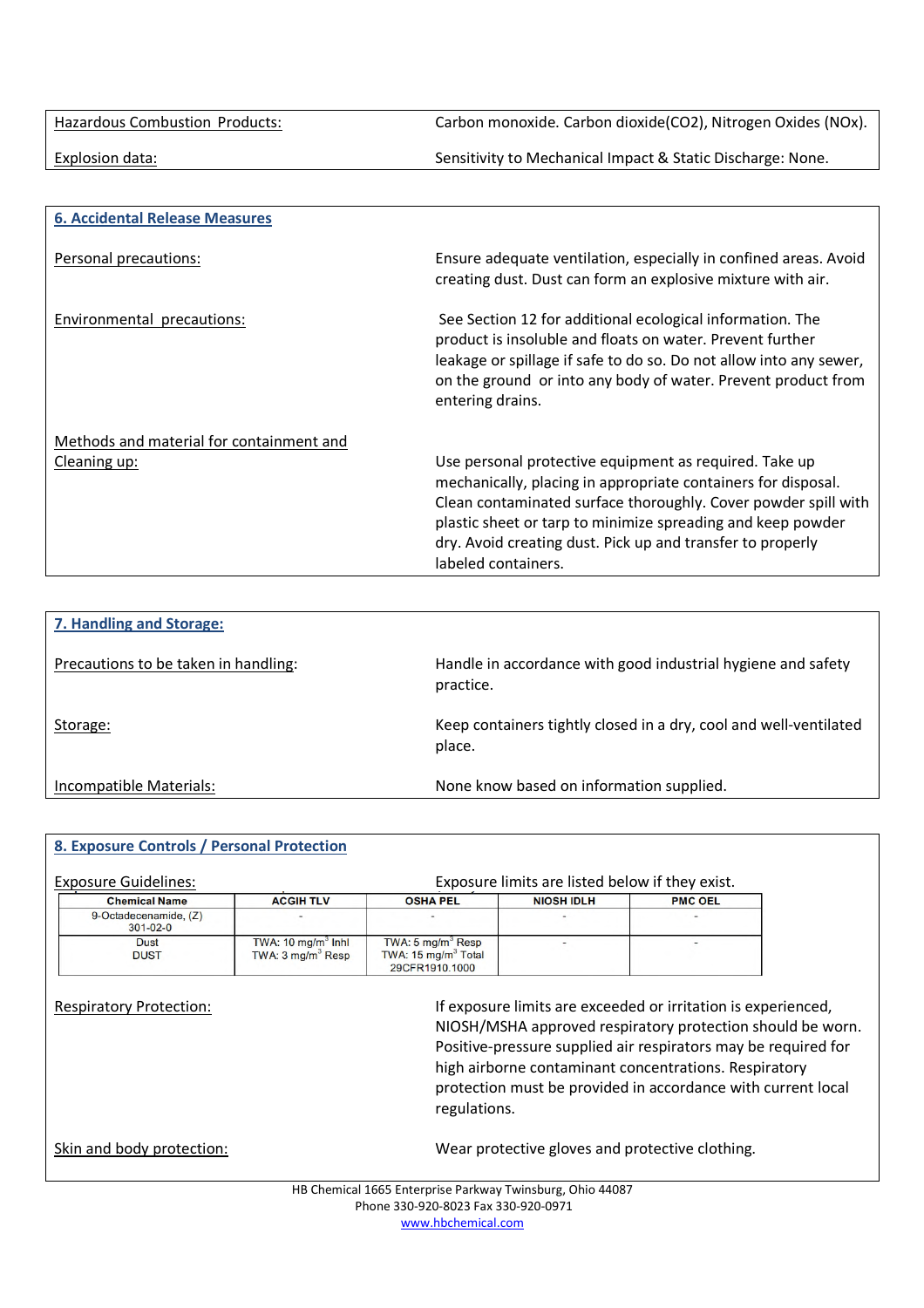| Eye Protection:             | Wear safety glasses with side shields or goggles.                                                                                                                                                             |
|-----------------------------|---------------------------------------------------------------------------------------------------------------------------------------------------------------------------------------------------------------|
| <b>Other Precautions:</b>   | Avoid contact with skin, eyes or clothing. Avoid breathing (dust,<br>vapor, mist, gas). Wash face, hands and any exposed skin<br>thoroughly after handling. Use personal protective equipment<br>as required. |
| Decontamination Facilities: | Eye bath, washing facilities (sinks / showers) Ventilation system                                                                                                                                             |

| 9. Physical and Chemical Properties                   |                          |                                    |
|-------------------------------------------------------|--------------------------|------------------------------------|
| Information on basic physical and chemical properties |                          |                                    |
| Physical state:                                       |                          | Solid                              |
| Appearance:                                           |                          | pellets, molten                    |
| Odor:                                                 |                          | Slight characteristic              |
| Color:                                                |                          | White to beige                     |
| Odor threshold:                                       |                          | No information available           |
|                                                       |                          |                                    |
| Property                                              | Values                   | Remarks • Method                   |
| pH                                                    | No information available |                                    |
| Melting point/freezing point                          | 68-78 °C / 154-172 °F    |                                    |
| Boiling point / boiling range                         | 260 °C / 550 °F          |                                    |
| Flash point                                           | 205 °C / 401 °F          | Pensky-Marten closed cup ASTM D 93 |
| <b>Evaporation rate</b>                               | No information available |                                    |
| Flammability (solid, gas)                             | No information available |                                    |
| Flammability Limit in Air                             |                          |                                    |
| Upper flammability limit:                             | No information available |                                    |
| Lower flammability limit:                             | No information available |                                    |
| Vapor pressure                                        | No information available | negligible                         |
| Vapor density                                         | No information available |                                    |
| <b>Specific Gravity</b>                               | No information available |                                    |
| Water solubility                                      | Insoluble in water       |                                    |
| Solubility in other solvents                          | No information available |                                    |
| Partition coefficient                                 | No information available |                                    |
| Auto ignition temperature                             | No information available |                                    |
| Decomposition temperature                             | No information available |                                    |
| Kinematic viscosity                                   | No information available |                                    |
| Dynamic viscosity                                     | No information available |                                    |
| <b>Explosive properties</b>                           | No information available |                                    |
| Oxidizing properties                                  | No information available |                                    |
|                                                       |                          |                                    |
|                                                       |                          |                                    |
| Other Information                                     |                          |                                    |
| Softening point                                       | No information available |                                    |
| Molecular weight                                      | No information available |                                    |
| VOC Content (%)                                       | 0                        |                                    |
| Density                                               | <1.0 g/cm3 @ 25 °C       |                                    |
| <b>Bulk density</b>                                   | No information available |                                    |
|                                                       |                          |                                    |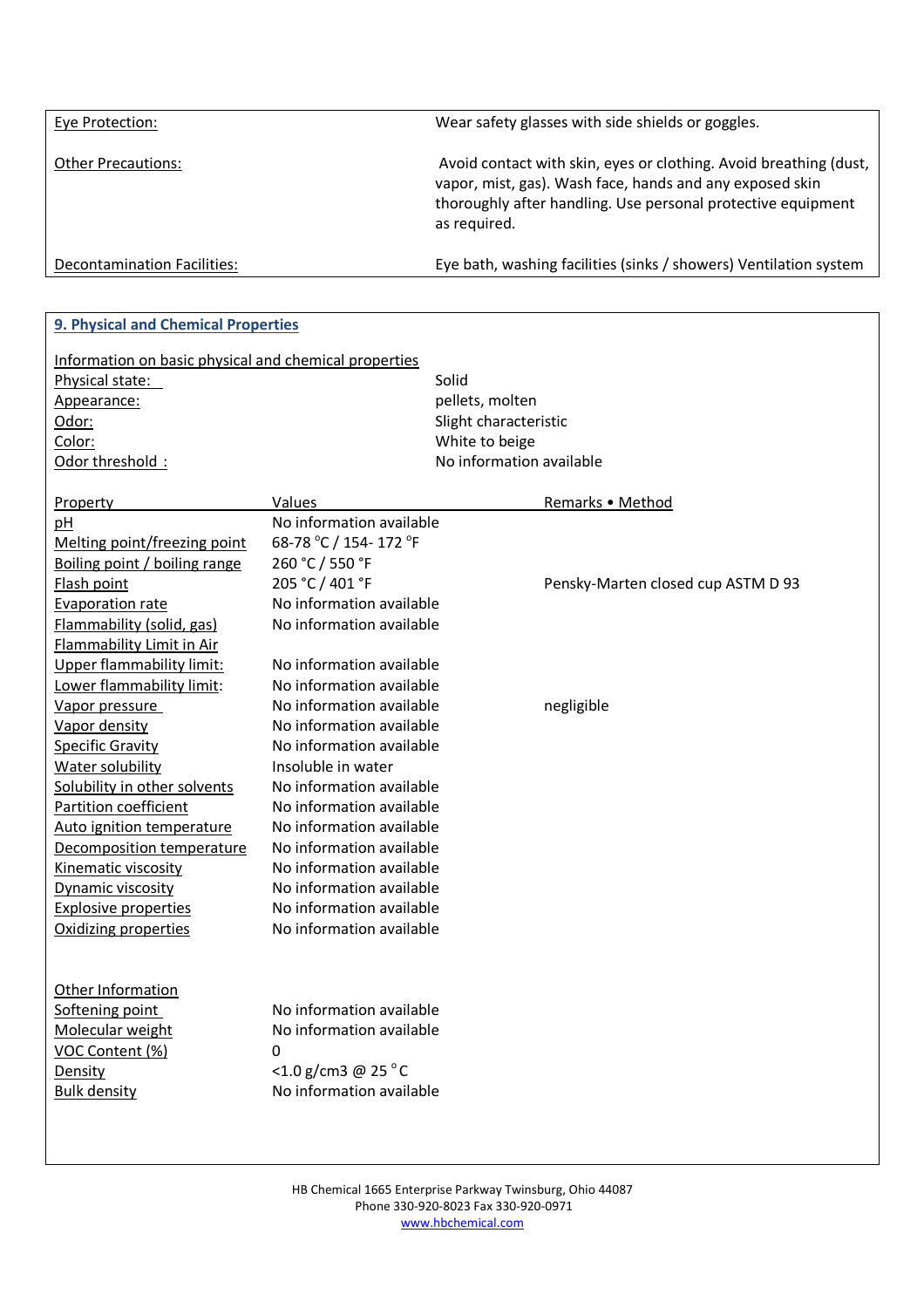| <b>10. Stability and Reactivity</b>   |                                                              |
|---------------------------------------|--------------------------------------------------------------|
| Stability:                            | Stable under recommended storage conditions.                 |
| Incompatibility (Materials to Avoid): | Strong oxidizing agents.                                     |
| Conditions to Avoid:                  | Extremes of temperature and direct sunlight.                 |
| Hazardous Decomposition Products.     | Carbon monoxide, Carbon dioxide (CO2), Nitrogen oxides (NOx) |
| Possibility of Hazardous Reactions:   | None under normal processing                                 |
| Hazardous polymerization:             | Hazardous polymerization does not occur.                     |

| 11. Toxicological Information                                    |                                                                                                                                          |
|------------------------------------------------------------------|------------------------------------------------------------------------------------------------------------------------------------------|
| Information on likely routes of exposure<br>Product Information: | Product does not present an acute toxicity hazard based on<br>known or supplied information                                              |
| Inhalation:                                                      | Inhalation of dust in high concentration may cause irritation of<br>respiratory system. No know effect based on information<br>supplied. |
| Eye contact:                                                     | Dust contact with the eyes can lead to mechanical irritation.<br>Molten product can cause thermal burns.                                 |
| Skin Contact:                                                    | Molten product can cause thermal burns.                                                                                                  |
| Ingestion:                                                       | No data available.                                                                                                                       |

| <b>Chemical Name</b>  | Oral LD50                  | Dermal LD50 | <b>Inhalation LC50</b> |
|-----------------------|----------------------------|-------------|------------------------|
| 9-Octadecenamide, (Z) | >10,000 mg/kg (Rats, male) |             |                        |

| Information on toxicological effects<br>Symptoms: | No information available.                                                                                                                                                                                                          |
|---------------------------------------------------|------------------------------------------------------------------------------------------------------------------------------------------------------------------------------------------------------------------------------------|
|                                                   | Delayed and immediate effects as well as chronic effects from short and long-term exposure                                                                                                                                         |
| Skin Corrosion/irritation:                        | Non-irritating to the skin. Slight erythema edema: 0.5 ml;<br>occlusive (rabbit)                                                                                                                                                   |
| Sensitization:                                    | No information available.                                                                                                                                                                                                          |
| Germ cell mutagenicity:                           | No information available.                                                                                                                                                                                                          |
| Carcinogenicity:                                  | This product does not contain any carcinogens or potential<br>carcinogens as listed by OSHA, IARC or NTP.                                                                                                                          |
| Reproductive toxicity:                            | No information available.                                                                                                                                                                                                          |
| STOT - single exposure:                           | No information available                                                                                                                                                                                                           |
| STOT - repeated exposure                          | No information available.                                                                                                                                                                                                          |
| <b>Aspiration hazard:</b>                         | No information available.                                                                                                                                                                                                          |
|                                                   | $\mathcal{L}$ , and a set of the set of the set of the set of the set of the set of the set of the set of the set of the set of the set of the set of the set of the set of the set of the set of the set of the set of the set of |

Numerical measures of toxicity - Product Information Unknown Acute Toxicity: 101% of the mixture consists of ingredient(s) of unknown toxicity.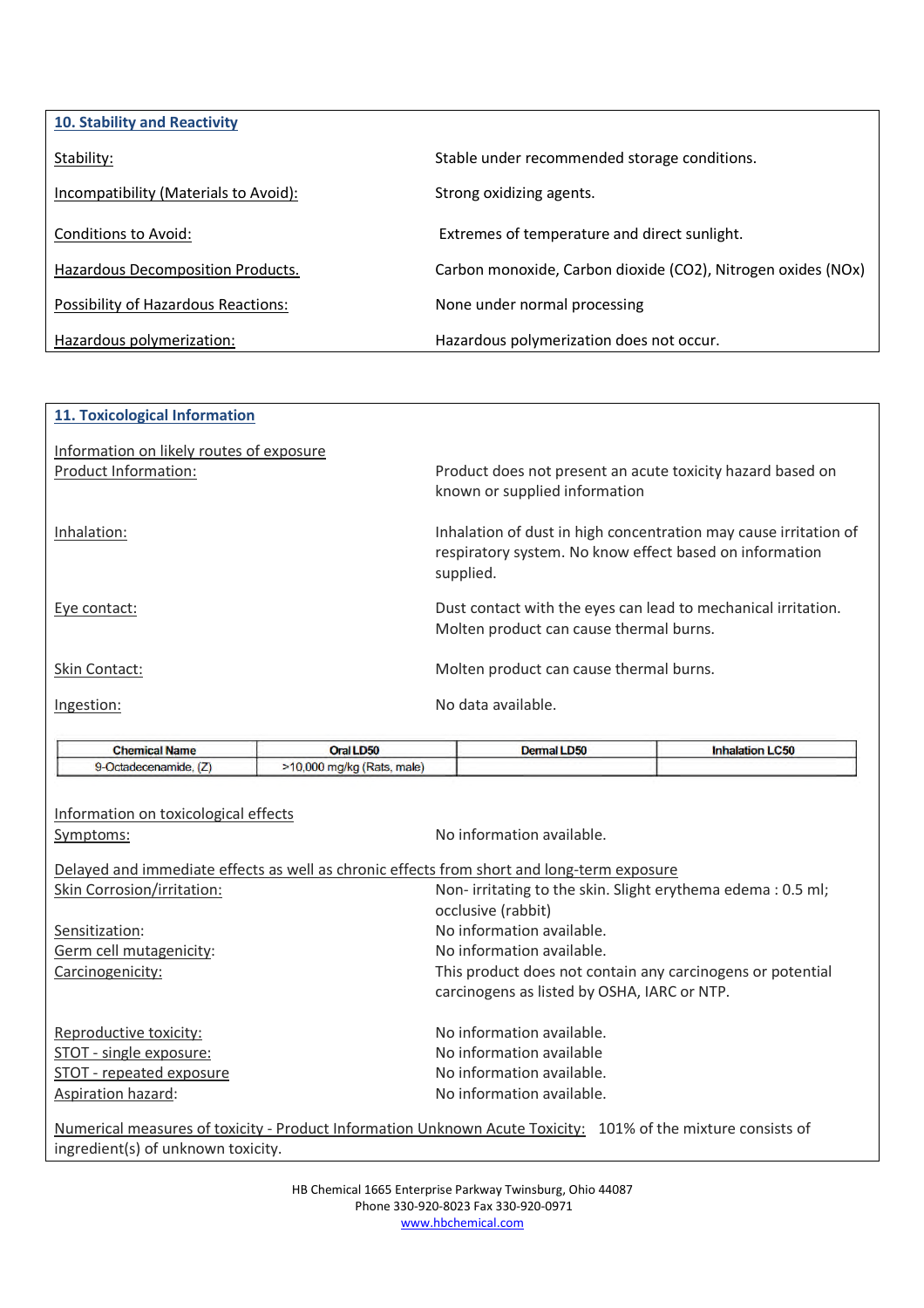## **12. Ecological Information**

| Ecotoxicity :                           | 0% of the mixture consists of components of unknown hazards |                                                              |                                      |                                          |  |
|-----------------------------------------|-------------------------------------------------------------|--------------------------------------------------------------|--------------------------------------|------------------------------------------|--|
|                                         |                                                             | to aquatic environment.                                      |                                      |                                          |  |
| <b>Chemical Name</b>                    | <b>Algae/aquatic plants</b>                                 | <b>Fish</b>                                                  | <b>Toxicity to</b><br>microorganisms | <b>Crustacea</b>                         |  |
| 9-Octadecenamide, (Z)<br>$301 - 02 - 0$ |                                                             | 1000: 96 h Cyprinodon<br>variegatus mg/L LC50<br>semi-static |                                      | 1000: 96 h Mysidopsis bahia<br>mg/L LC50 |  |
| Persistence and degradability:          |                                                             | No information available.                                    |                                      |                                          |  |
| Bioaccumulation:                        |                                                             | Not likely.                                                  |                                      |                                          |  |
| Other adverse effects:                  | No information available.                                   |                                                              |                                      |                                          |  |

| <b>13. Disposal Considerations</b> |                                                                                                                                |
|------------------------------------|--------------------------------------------------------------------------------------------------------------------------------|
| Waste treatment methods            |                                                                                                                                |
| Disposal of wastes:                | Disposal should be in accordance with applicable regional,<br>national and local laws and regulations.                         |
| Contaminated packaging:            | Do not reuse container. Disposal should be in accordance with<br>applicable regional, national and local laws and regulations. |
|                                    |                                                                                                                                |

| <b>14. Transport Information</b>                       |               |
|--------------------------------------------------------|---------------|
| D.O.T. Shipping Name                                   | Not regulated |
| Air - ICAO (international Civil Aviation Organization) | Not regulated |
| Sea - IMDG (International Maritime Dangerous Goods)    | Not regulated |

## **15. Regulatory Information**

All of the components in the product are on the following Inventory lists The classification and labeling information in this Safety Data Sheet should be viewed as provisional.

International Inventories EINECS/ELINCS Complies TSCA Complies AICS Complies DSL/NDSL Complies ENCS Complies KECL Complies PICCS Complies IECSC Complies NZIoC Complies

Legend: TSCA - United States Toxic Substances Control Act Section 8(b) Inventory